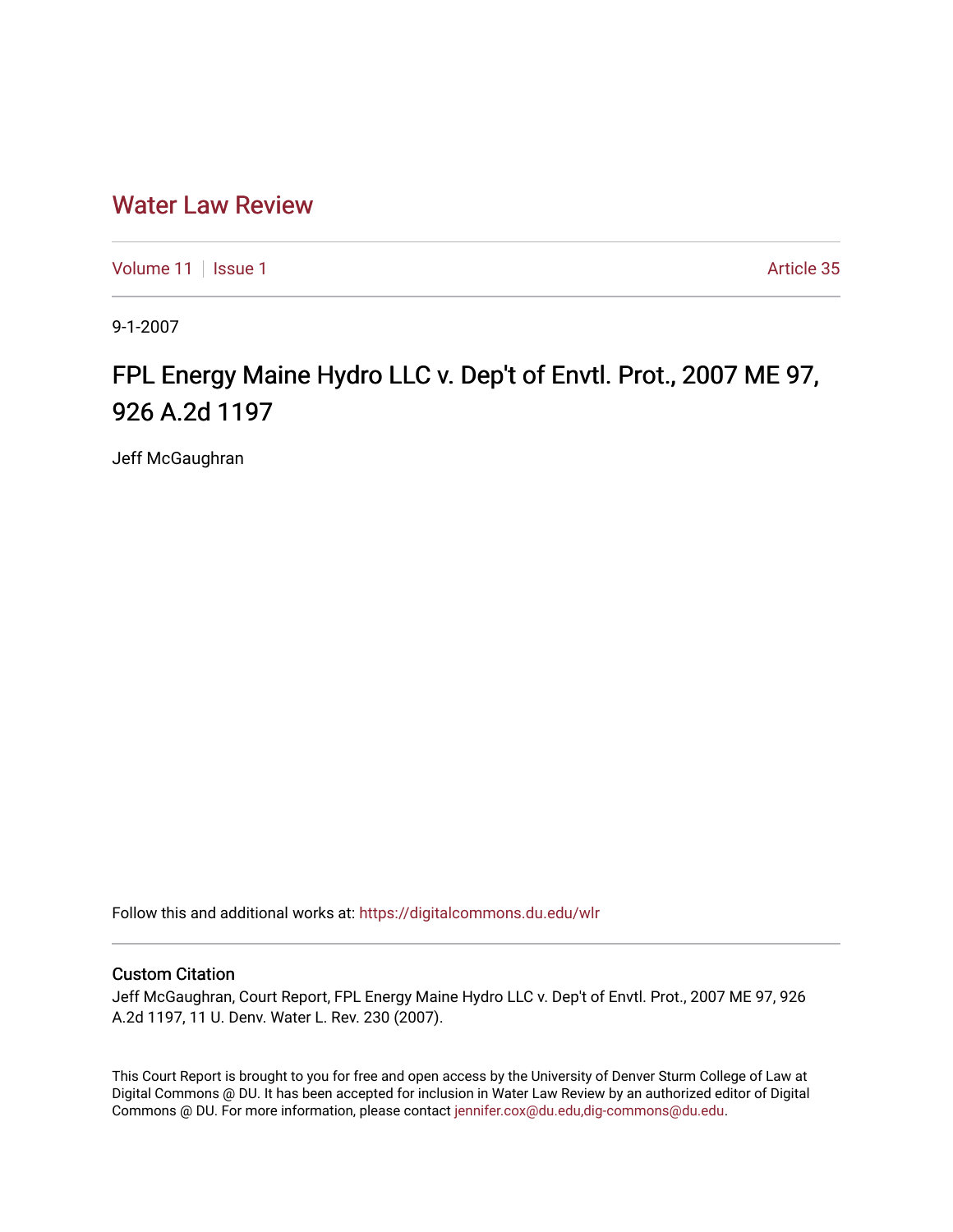tion because contracts between the entities and the U.S. already do that. The court held that the SRBA court did not err in denying this request because the SRBA court specifically stated, "ownership of this water right is derived from law and is not based exclusively on the contracts between the Bureau of Reclamation and the irrigation organizations."

Thus, the court remanded the decision of the district court in part, with an order to substitute the court's remark, and affirmed the decision in part.

*Matthew Willson*

### **MAINE**

**FPL** Energy Maine Hydro **LLC** v. Dep't **of Envtl.** Prot., **2007 ME 97, 926 A.2d 1197** (affirming the **State** Board of Environmental Protection's denial of water quality certification for a water storage project where the Board's interpretation of the statutory requirements of certification was reasonable, and therefore, entitled to deference).

FPL Energy Maine Hydro LLC ("FPL"), which owns and operates the Flagstaff Storage Project on the Dead River in Somerset and Franklin Counties, appealed a Superior Court judgment that affirmed the Board of Environmental Protection's ("Board") denial of water quality certification. The Board is the reviewing body within the Department of Environmental Protection ("Department"), the agency in Maine responsible for water quality. Although the Department initially approved certification on FPL's application for the Flagstaff Project, the Board ultimately vacated the Department's decision and denied the water quality certification. FPL appealed to the Supreme Judicial Court of Maine after the Superior Court affirmed the Board's decision, and held the Board's interpretation of the standards for water quality review were entitled to deference.

FPL based its appeal on three arguments: (1) when the Board failed to act on the application within a one-year statutory deadline, the Department waived the certification requirement; (2) the Board analyzed water quality with an incorrect standard; and (3) the Board erred in concluding the Flagstaff Storage Project did not meet the correct Class C water quality standard. FPL premised each argument on the Board's misinterpretation of the applicable Maine statute, and in each case, the court held that where the agency's interpretations were reasonable, supported by the plain language of the statute, or otherwise consistent with legislative intent, the Board's decision was entitled to deference.

After reviewing the statute's legislative history, the court held that the Board acted consistent with the legislative intent and was not a waiver of the certification requirement. Although the statute did not define "act on," the legislative history revealed that the purpose of the